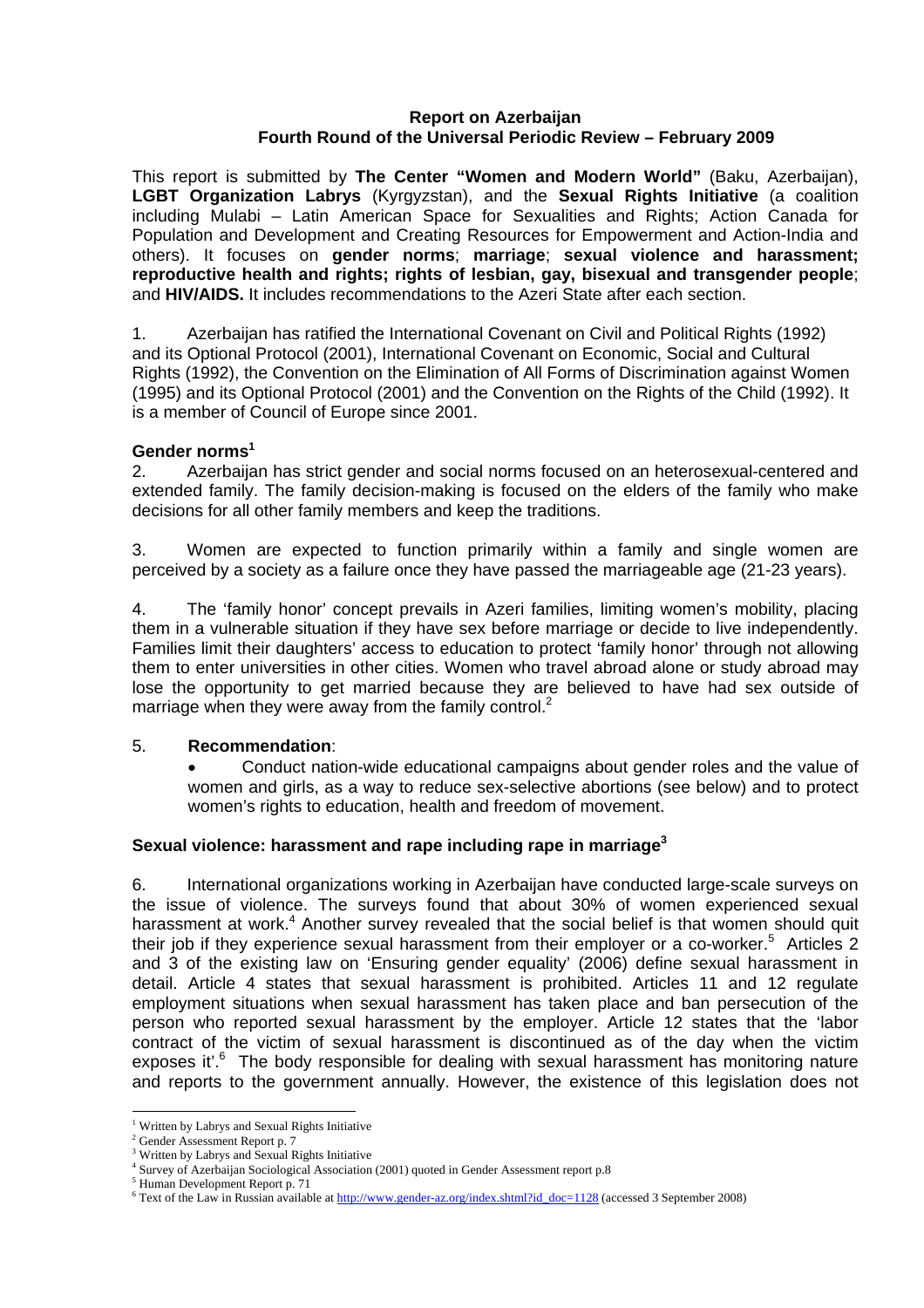ensure protection from sexual harassment because its implementation is not adequate and unclear and the public is largely unaware of its existence.

7. Sexual harassment also exists within families with survey results indicating that 55% of the interviewed women had experienced sexual harassment; in 15% of the cases, the perpetrator was a step-father and in 9% the father-in-law. The same survey indicated that 10% of the interviewed women had been sexually abused with approximately 85% of abused women reporting marital rape. $7$ 

8. In case of rape the family usually tries to cover up that it happened and, if the victim is single, may offer her the possibility to marry the perpetrator. Reporting a rape is also a long and humiliating endeavor in a society which blames the woman for being sexually abused. High levels of corruption among law enforcement agencies makes it very difficult to punish the perpetrators.

#### 9. Recommendations

- Conduct research to assess the situation of sexual harassment in Azeri society and plan accordingly.
- Take measures to implement the existing legislation provisions
- Conduct public awareness campaigns to address the issue of sexual harassment and the existing legal framework
- Include marital rape in the current legislation and raise public awareness about the issue of consent in sexual relations
- Implement the appropriate mechanisms for women to be able to report rape cases, including training and sensitivity among law-enforcement personnel, women police stations, strong measures against corruption.

## **Marriage<sup>8</sup>**

10. In the area of sexual and reproductive rights related to marriage the two main issues are forced marriages within extended families (sometimes at an early age, before the official ages of 17 for women and 18 for men) and religious marriages.

11. The issue of marriage within the same extended family has been raised by the government since 1995 $9$  and yet as many as 37% families as of 2006 continue to arrange marriages between cousins<sup>10</sup> (kindred marriages). Religious marriages which are socially accepted and practiced only recently started to require official registration by the state.<sup>11</sup> Religious marriages performed before that date leave women without any legal claims in case of divorce, death of the spouse or child support. Traditionally there is also a custom of *sighe* which is a temporary marriage blessed by the religious authorities which can happen parallel to the officially registered marriage with a different woman<sup>12</sup>.

#### 12. Recommendations:

- Work with religious authorities to establish a procedure of registration of religious marriages, that will also allow retrospective registration of marriages.
- Continue and improve the current efforts to eliminate kindred marriages, particularly those involving minors.

## **Reproductive health and rights<sup>13</sup>**

Overall background

 $\overline{a}$ 7 Survey of Azerbaijan Sociological Association (2001) quoted in Gender Assessment Report p. 8 8

Written by Labrys and Sexual Rights Initiative

<sup>9</sup> Gender Assessment Report (2004) p. 7

<sup>&</sup>lt;sup>10</sup> CEDAW Shadow Report (2005) p.8

<sup>&</sup>lt;sup>11</sup> Human Development Report 2007 p. 61

<sup>&</sup>lt;sup>12</sup> Human Development Report 2007 p. 61

<sup>&</sup>lt;sup>13</sup> Written by Labrys, Sexual Rights Initiative and The Center.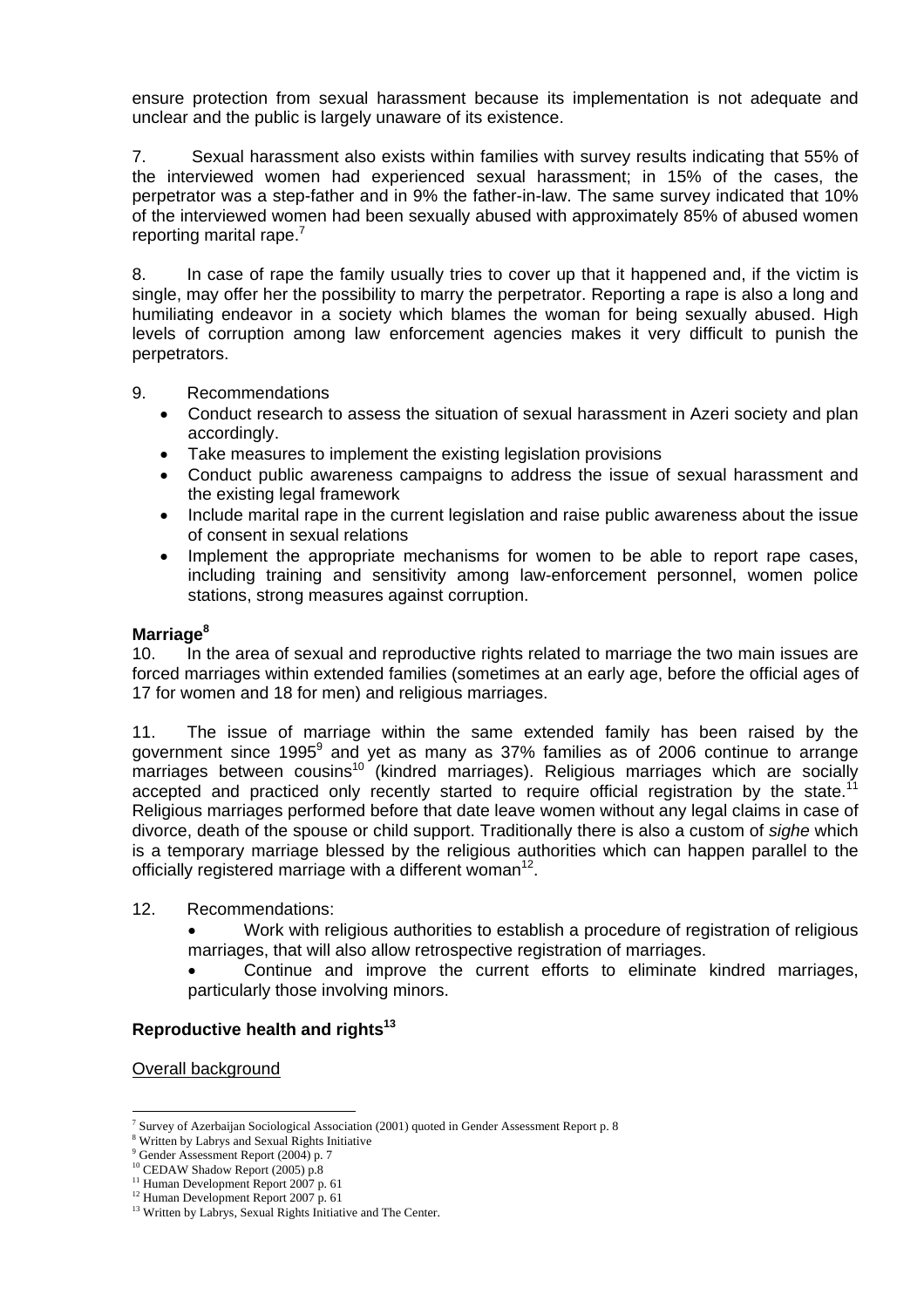13. According to the Constitution of Azerbaijan Republic (Article 41), every citizen has the right to protect her/his health and receive medical aid. Besides, every woman has the right to protect her health in connection with childbirth. Article 17 of "The Law about Protection of Health of the Population" states that during the pregnancy, before and after childbirth every pregnant woman should be provided with free of charge medical services in the establishments of the state health system. Under this Law hospital and treatment establishments were created, including children and women treatment centers to provide medical aid free-of-charge to every citizen.

14. However, women can not yet fully enjoy their rights to sexual and reproductive rights due to, among others, the following underlying factors:

- The military-political events occurred around Qarabakh in 1988, resulted in a great number of loss and disability in men of reproductive age affecting the natural increase of population in Azerbaijan, and resulting in a increased pressure on women to produce male children.
- The economical difficulties related to the transition period, and the large number of men leaving for abroad in search of employment, turned women into the majority of the workforce in Azerbaijan. These new responsibilities did not replace the traditional ones keeping the family hearth and bringing up children- but were added to them.
- Today the Azerbaijani woman keeps centuries-old traditions, while also fluently speaking foreign languages, using the most modern technology, and introducing her children to Western culture. So there is a tension in her social and cultural environment that results in psychological-emotional pressure, all of which affect her organism.

15. Even though work has been done in Azerbaijan in this field, a majority of the population does not yet have full enjoyment of their right to sexual health, nor enough awareness and knowledge of health issues in general and sexual issues in particular. A national strategy on reproductive health for 2008-2015 is currently being prepared in Azerbaijan. Five main priority directions are taken into account in this document: Maternal and infant health of mother and new born babies; Reproductive choices; Sexually transmitted infections (including HIVS/AIDS); Reproductive health of youth; Gender violence and sexual exploitation.

## Maternal and infant mortality<sup>14</sup>

 $\overline{a}$ 

16. The high incidence of maternal and infant death in Azerbaijan is connected primarily to three factors:

• Low degree of awareness and knowledge of reproductive health on the part of women, even though the State is making efforts to change this situation

• Low qualifications of doctors, even though State facilities provide free-of-charge care for pregnant women

• Widespread poverty among the population, even though traditionally special attention is paid by families to the proper nourishment for pregnant women.

17. In 2006, the Ministry of Health estimated maternal mortality rates in 34,25/100.000. But data from the Institute of Gynecology subordinated to the Ministry of Health, The Republic Maternity Home and The Republic Hospital refute those figures, providing a rate of 85/100.000 and the national average and 79,2/100.000 in Baku.

18. Azerbaijan ranks first among European countries for its infant mortality rates. According to the World Health Organization and UNICEF, infant mortality rates (during the first year of life) in 2006 were 75 / 1000 in Azerbaijan – ten times higher than in other European countries. However, figures from the Ministry of Health are much lower: 15,76 as national average and 25,7 in Baku.

<sup>&</sup>lt;sup>14</sup> The Main Law of Azerbaijan Republic (Constitution) – Baku, 2003; The Law on Health Protection of Azerbaijan Republic – Baku, 1998; *Report on Women Conditions in Azerbaijan Republic – Baku, UNDP, 1999* 

*L.A.Bayramova; Monitoring materials for improvement of the conditions in the field of mother and child health protection in Azerbaijan by "Himayadar" Humanitarian Prosperity Public Union..*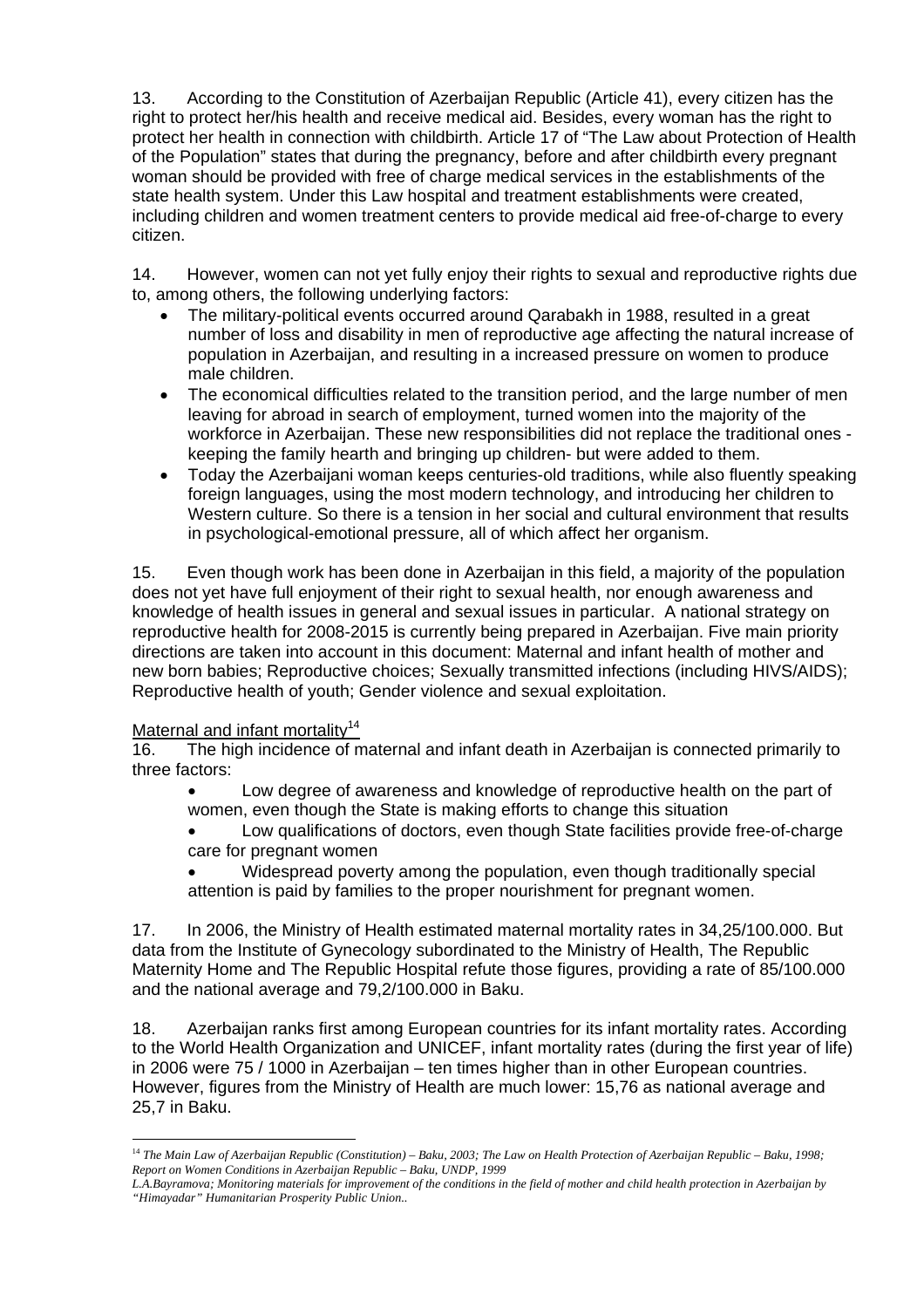19. Resolution 211 (September 15, 2006) of the Cabinet of Ministers, set into motion the "Action Program on protection of mother and child health". The program involves a complex and multi-dimensional approach and plans actions on 20 directions, and has a budget of 21,324 million manats, to be implemented until 2010. Its main objectives are the following:

- Strengthening of maternal and child health;
- Protection of reproductive health of the population;
- Creation of necessary conditions for childbirth of healthy and desirable babies.
- Decrease of illness and death incidents amongst mother and babies.
- 20. Some of the positive initiatives included in the Program are the following:
	- Analysis of the current systems in place for the protection of mother and child health;
	- Certification of establishments providing assistance in childbirth;
	- Creation of 7 prenatal centers;
	- Supply of equipment.

21. Within the framework of the Millennium Development Goals, Azerbaijan undertakes to decrease thrice the number of maternal deaths and twice that of infant deaths by the year 2015. In 2006, the Regional Bureau on Europe and Commonwealth of Independent States estimated that Azerbaijan would need approximately 20 years to reach such decrease in infant mortality, as current State action is not enough to produce positive changes in this situation.

#### 22. Recommendations:

- To fully implement the "Action Program on Protection of Mother and Child Health".
- To take all necessary steps to tackle those factors that have already been identified as causes of maternal mortality, i.e. improving nourishment of pregnant women; increasing their awareness of the need for medical follow-up during the pregnancy; funding programs to improve the skills of medical personnel in this area.
- To ensure that all programs for maternal and infant health reach the rural areas, where the situation is even more serious than in the cities.
- To review the discrepancies about the data collected by different state bodies on maternal and child mortality, as well as the contradictions between the State figures and those provided by UN offices, with a view to portrait a most accurate picture of the situation and be able to plan accordingly.

#### Family planning

23. Family planning or regulation of childbirth in the family corresponds to the demographic image of the country. Taking into account the social-political situation of the republic, the Program of Family Planning has its specific directions. It propagandizes actively against early marriages, marriages among close relatives and other specific characteristics of demographic situation in the republic. Family planning centers researching gender problems are working in the country. A serious problem are the distorted sex-ratios observed broadly in regions of Azerbaijan.

24. There are not any legal obstacles for women to receive sexual health medical services, including family planning in the country. The above mentioned Law on Protection of Population Health mentions family planning as well as artificial ferment and implantation of embryo (article 29), disturbance of pregnancy in artificial way (article 30), and medical sterilization (article 31).

25. Pregnant women undergo ultra-sound examination before childbirth. If any defects are discovered during examination, the pregnancy can be disturbed and all that is required is the woman's consent. According to the Article 30 of the above mentioned Law, every woman has the right to make independent decisions about motherhood. "Disturbance of pregnancy in artificial way" (abortion) during the first 12 weeks of pregnancy requires only the woman's consent. Under special social conditions abortions are allowed up to 22nd week. It should be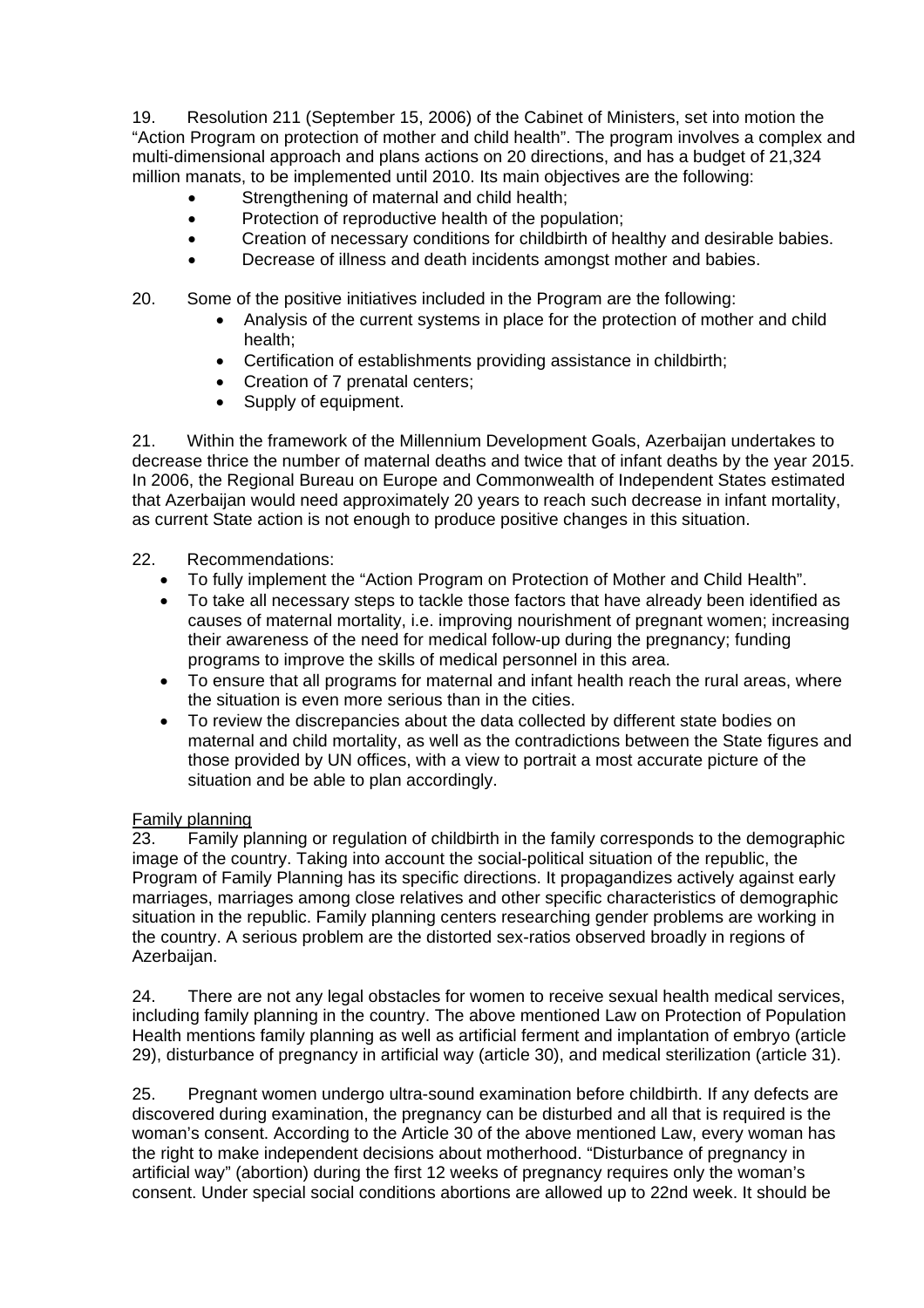done by specialist doctors in state and private medical establishments. The lists of medical facilities providing disturbance of pregnancy in artificial way are defined by the Cabinet of Ministers. It is forbidden to disturb the pregnancy in artificial way by doctors outside of hospitals and other medical establishments. According to the Article 141 of the Criminal Code, abortion by doctors outside medical establishments is punished with fine and reformatory work for 6 months. Abortion by persons without special high medical education is punished with fine or social work from one hundred and eighty hours to two hundred hours, and reformatory work for 1 year. Women with incomplete abortions receive medical attention in State facilties and are provided with advice on how to avoid undesirable pregnancy and given contraceptives, if they so desire.

26. According to the Article 31 of the Law on protection of Health of the Population, women can undergo medical sterilization, but only in accordance with medical instructions, as defined by the Cabinet of Ministers of Azerbaijan Republic. The procedure is carried out in state and private medical establishments. The couple's consent is required for the procedure. The persons accused for carrying out medical sterilization illegally bear responsibility according to the rules defined by legislation. Man sterilization is not carried out in the country.

27. A national strategy for the period 2008-2015 in the field of family planning is being prepared by the Ministry of Health of Azerbaijan Republic

. 28. Gender-based restrictions represent one of the key issues in the field of sexual and reproductive rights for both women and men. The society values men over women because ethnicity and family name are passed through men. Many families decide to abort female fetuses. The estimates are that in the category 0-19 years old there are 110.000 fewer girls than boys. In the 0-4 age cohort there are 10% more boys than girls.<sup>15</sup> In 2006 there was a ratio of 3/1 among newborn boys and girls. Medical specialists report that 4 out of 10 women request abortion because the fetuses they are carrying are female.16 Women who give birth to girls loose their social status and some men may choose to divorce their wife if she is not able to produce male offspring. As many as 23% of respondents interviewed for 2005 Azeri shadow report on CEDAW implementation stated that they aborted their pregnancy because the fetus was female.. Most gender-selective abortions are registered as based on fetus' defects. About 10% of pregnancies are aborted in the third trimester of pregnancy as medical specialists report.<sup>17</sup>

29. Recommendations:

• Extend the possibility to opt for surgical sterilization to men as well.

• Implement strict measures to punish medical personnel involved in sex-selective abortions, while working on the social conditions that sustain this practice (see Recommendations in the first section)

## **Sexual orientation and gender identity-based discrimination**

30. Sexual relations between men in Azerbaijan were decriminalized in January 2001 possibly due to its being a pre-requisite for membership in the Council of Europe.<sup>18</sup>

31. Transgender women who engage in sex work in the streets are the group which suffers the highest level of abuse from both law enforcement bodies and society. Gender reassignment surgeries and hormonal therapy are not available in Azerbaijan which considerably limits transgender women's access to employment. Organizations working on LGBT issues in Azerbaijan report constant police abuse of transgender sex workers including arbitrary detention, blackmailing, physical and sexual violence. Sex work is not criminalized in Azerbaijan but police frequently conducts raids. In May 2007 28 transgender sex workers aged 18 to 37

 $\overline{a}$ 

<sup>&</sup>lt;sup>15</sup> Azerbaijan National Statistics 2002 LINK quoted in Gender Assessment for USAID/Caucasus/Azerbaijan (2004) p. 14<br><sup>16</sup> Human Development Report. Gender Attitudes in Azerbaijan: Trends and Challenges (2007) p. 50<br><sup>17</sup> C

<sup>&</sup>lt;sup>17</sup> CEDAW Shadow Report (2005) p.17<br><sup>18</sup> Dennis Van Der Veur 'Forced Out', Report on Azerbaijan ILGA-Europe/COC-Netherlands fact-finding mission on LGBT situation in Azerbaijan ILGA-Europe, COC-Netherlands (2007)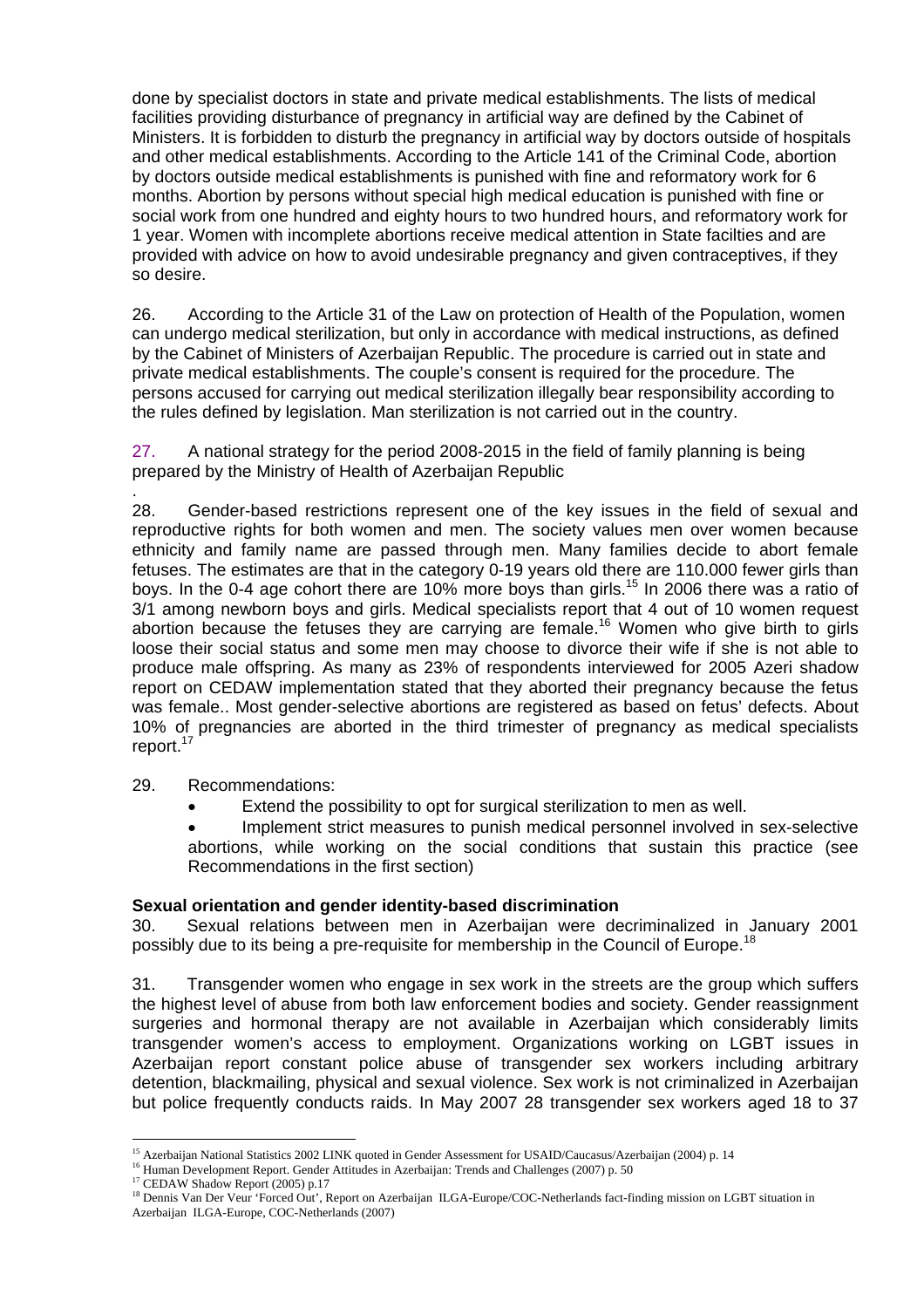were forcibly detained and taken to a police station were they were forcibly tested for STIs and HIV. During the raid they were severely beaten and there were two gun shots made into the air to scare them. The next day they were tried in court for 'not following police orders' and sentenced to three days of detention. Their parents were not allowed to be in the court during the trial and the NGO representatives had difficulty accessing the detention facility. Personal belongings taken during the raid were not returned to their owners. The case was reported to the Azerbaijani Ombudsman's office but no response was received or action taken.

32. Transgender women are forced to use self-harm as a means to avoid detention and sometimes agree to cooperate with the police by providing phone numbers and personal data of their clients. Police uses this information to blackmail the clients and in turn clients beat the sex workers angry that their 'secret' was discovered. NGOs report at least one case of murder of a transgender sex worker in retaliation.

33. Most lesbian, gay, bisexual and (LGBT) people live with their families because of family pressure and the social norm that a child should live with their family until marriage. Very few LGBT people tell their families about their sexual orientation or gender identity fearing being disowned or forcibly married. Many migrate to the capital city to escape family pressure and control.19 In those cases in which their sexual orientation or gender identity was disclosed by the police or in the course of an accidental situation, there were cases of violence, expulsion from home, or forced marriage.

34. Until now there is no place for LGBT people to gather except for the office of an NGO that focuses its work on LGBT issues. Society largely believes that LGBT people are sick and immoral. It would be unsafe to run an LGBT-friendly venue because the general public could become violent against the clients of the venue.

35. LGBT organizing is very limited. The only LGBT NGO in the country reports that they have to use HIV as a cover-up for their work with LGBT communities and are not able to register officially as an LGBT organization which limits the scope of their work significantly. The staff of the NGO cannot appear in public speaking about LGBT rights due to fear of violence and retaliation. The NGO outreach workers working on HIV prevention who go to parks and clubs where LGBT people gather are constantly harassed by the police. Police also monitors websites which LGBT people use for meeting each other. There were cases reported of police officers meeting with LGBT people through a personals website and then blackmailing or detaining them.

## 36. Recommendations

- Conduct proper investigations on police blackmailing, harassment and violence against LGBT people, duly punishing those responsible and setting up administrative and legal frameworks to eradicate such practices
- Develop legislation to address family violence and hate crimes against LGBT people
- Develop a legal and medical system which would allow transgender people to change their bodies and legal papers in accordance with their gender identity.
- Take all necessary steps to ensure that organizations working on LGBT issues can legally register and operate, in accordance with the non-criminalized status of samesex relationships in the country.

# **HIV/ AIDS**

37. Officially there 1010 registered HIV cases in Azerbaijan but NGOs report that there at least ten times more people living with HIV. In 2006 out of 263,443 people tested for HIV at least 33,000 have not gone through pre-test counseling.<sup>20</sup> A service for prevention of AIDS has been created in the country, having organization-methodological, connective and control functions and headed by the Azerbaijan National AIDS Struggle Center. The structure of the

 $\overline{a}$ <sup>19</sup> 'Forced Out' Report and communication with LGBT NGO in Azerbaijan

<sup>&</sup>lt;sup>20</sup> WHO data on HIV situation in Azerbaijan (2008) http://www.euro.who.int/aids/ctryinfo/overview/20060118\_4 (accessed 3 September 2008)